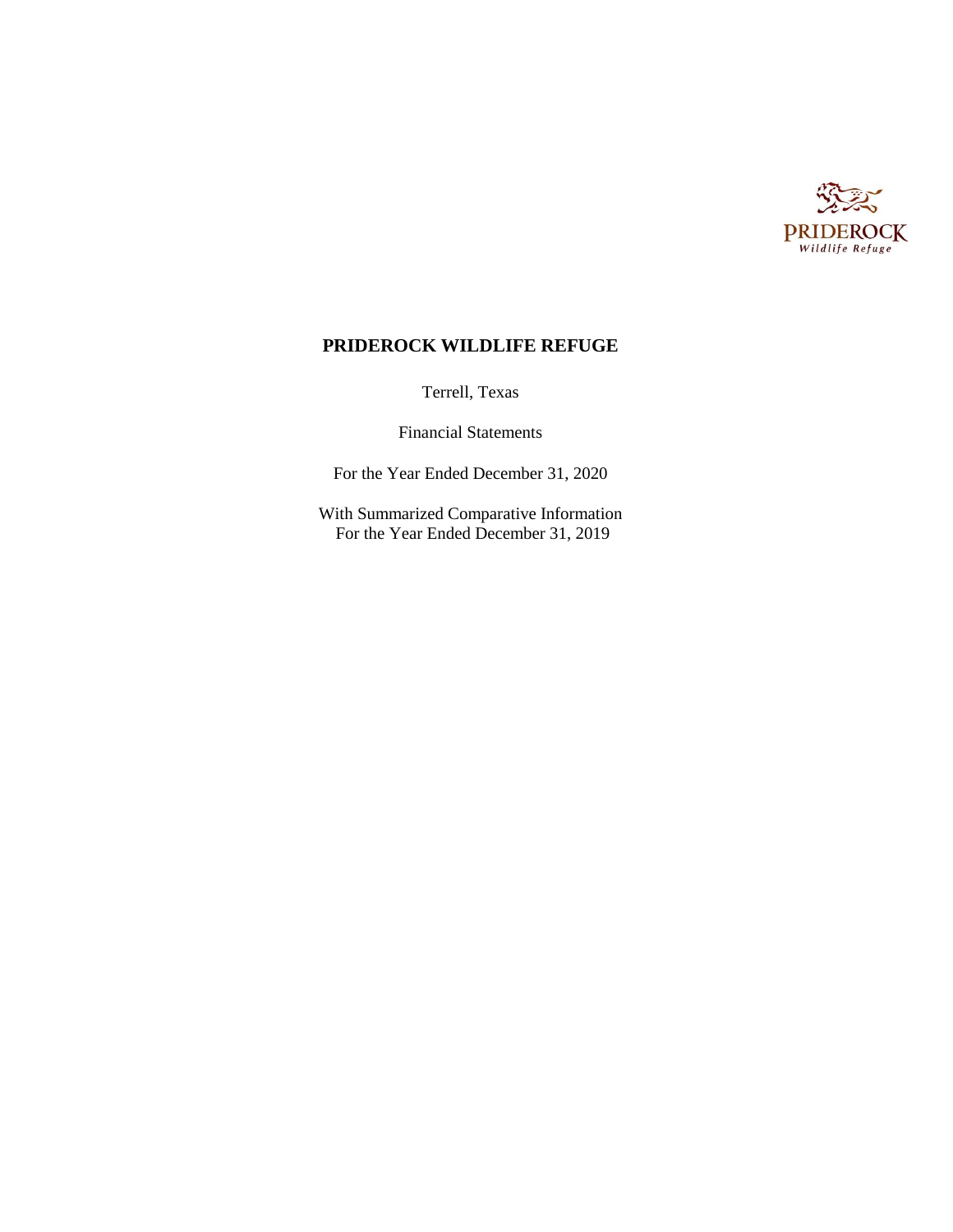### Terrell, Texas

#### Financial Statements

For the Year Ended December 31, 2020

### With Summarized Comparative Information For the Year Ended December 31, 2019

# TABLE OF CONTENTS

Page

| Independent Auditor's Report            |          |
|-----------------------------------------|----------|
| <b>Statement of Financial Position</b>  | 2        |
| <b>Statement of Activities</b>          | 3        |
| <b>Statement of Functional Expenses</b> | 4        |
| <b>Statement of Cash Flows</b>          | 5        |
| Notes to the Financial Statements       | $6 - 10$ |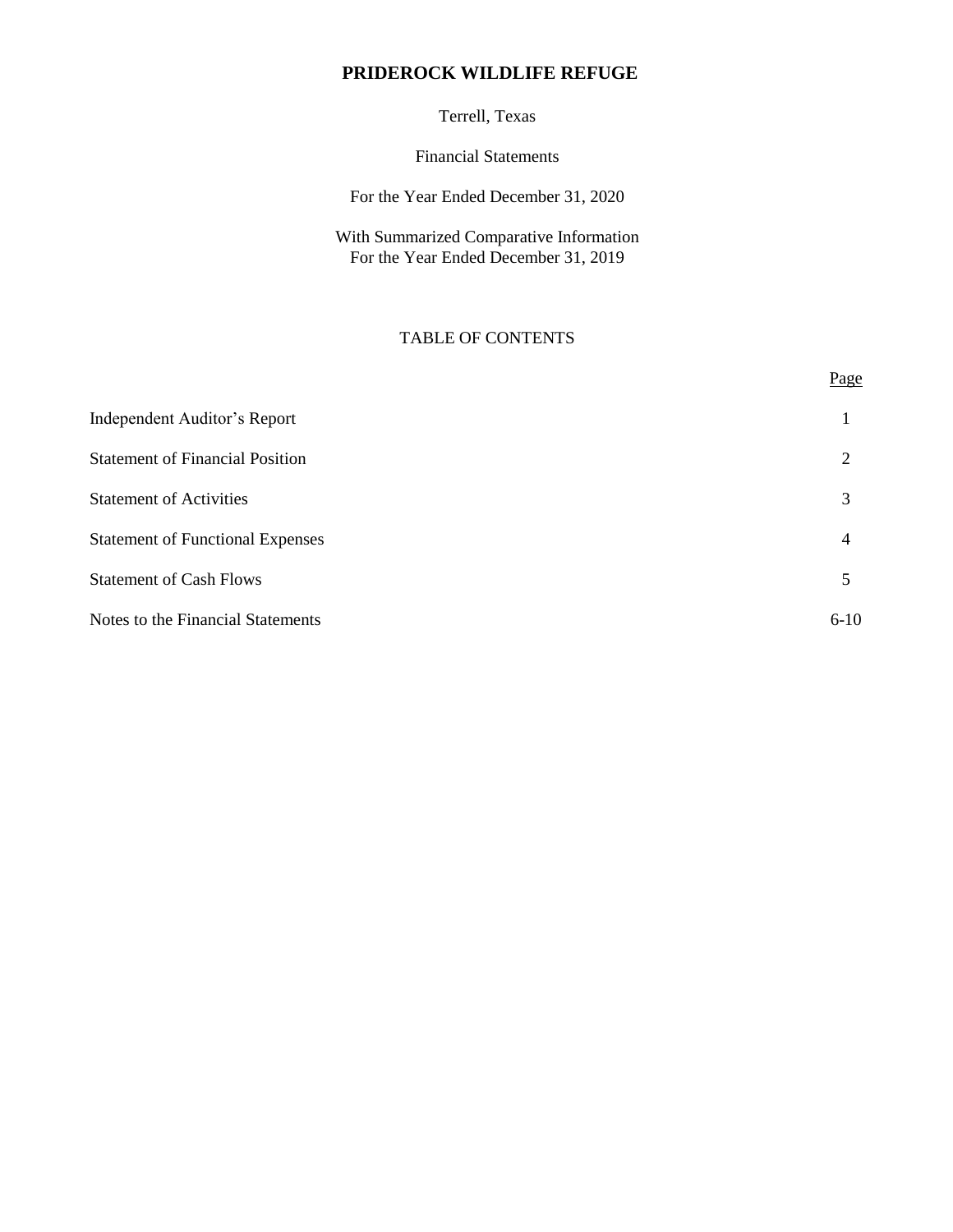# Wade R. Moran CPA, PLLC

Certified Public Accounting Firm

### **INDEPENDENT AUDITOR'S REPORT**

### To the Board of Directors PRIDEROCK WILDLIFE REFUGE Terrell, Texas

We have audited the accompanying statements of PRIDEROCK WILDLIFE REFUGE (a Texas nonprofit organization), which comprise the statement of financial position as of December 31, 2020, and the related statements of activities, functional expenses and cash flows for the year then ended, and the related notes to the financial statements.

#### **Management's Responsibility for the Financial Statements**

Management is responsible for the preparation and fair presentation of these financial statements in accordance with accounting principles generally accepted in the United States of America; this includes the design, implementation, and maintenance of internal control relevant to the preparation and fair presentation of financial statements that are free from material misstatement, whether due to fraud or error.

#### **Auditor's Responsibility**

Our responsibility is to express an opinion on these financial statements based on our audit. We conducted our audit in accordance with auditing standards generally accepted in the United States of America. Those standards require that we plan and perform the audit to obtain reasonable assurance about whether the financial statements are free from material misstatement.

An audit involves performing procedures to obtain audit evidence about the amounts and disclosures in the financial statements. The procedures selected depend on the auditor's judgment, including the assessment of the risks of material misstatement of the financial statements, whether due to fraud or error. In making those risk assessments, the auditor considers internal control relevant to the entity's preparation and fair presentation of the financial statements in order to design audit procedures that are appropriate in the circumstances, but not for the purpose of expressing an opinion on the effectiveness of the entity's internal control. Accordingly, we express no such opinion. An audit also includes evaluating the appropriateness of accounting policies used and the reasonableness of significant accounting estimates made by management, as well as evaluating the overall presentation of the financial statements.

We believe that the audit evidence we have obtained is sufficient and appropriate to provide a basis for our audit opinion.

#### **Opinion**

In our opinion, the financial statements referred to above present fairly, in all material respects, the financial position of PRIDEROCK WILDLIFE REFUGE as of December 31, 2020, and the changes in its net assets and its cash flows for the year then ended in accordance with accounting principles generally accepted in the United States of America.

#### **Report on Summarized Comparative Information**

The financial statements of PRIDEROCK WILDLIFE REFUGE' 2019 financial statements, were audited by predecessor auditor whose report dated September 30, 2020, expressed an unmodified audit opinion on those audited financial statements. In our opinion, the summarized comparative information presented herein as of and for the year ended December 31, 2019, is consistent, in all material respects, with the audited financial statements from which it has been derived.

*Wade R. Moran, CPA* 

**Wade R. Moran CPA, PLLC** Dallas, Texas June 29, 2021

6060 N. Central Expressway, Suite 500, Dallas, TX 75206 (940) 465-0920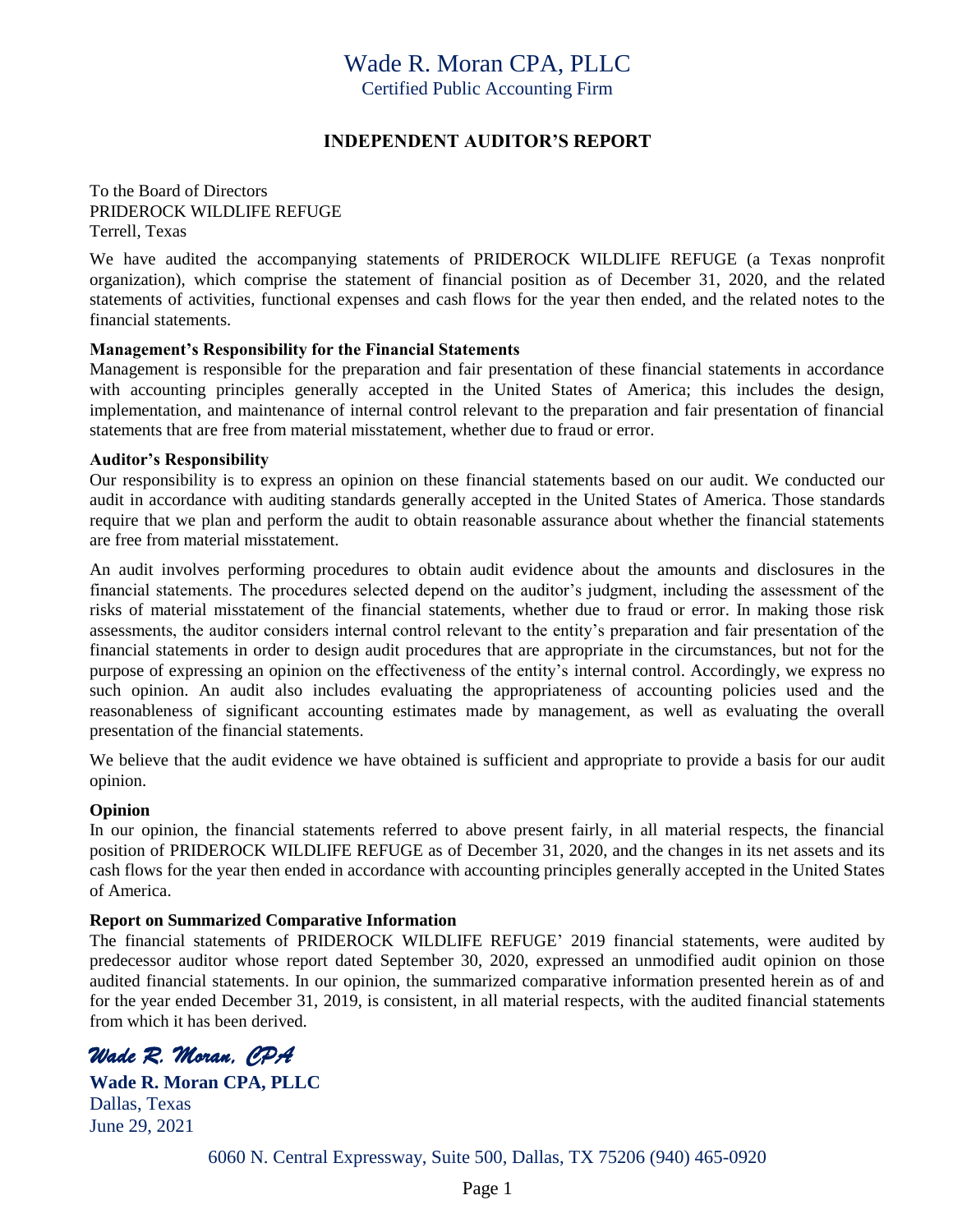# **Statement of Financial Position**

# **December 31, 2020 with Summarized Comparative Totals for 2019**

|                                                         | 2020            |    | 2019       |
|---------------------------------------------------------|-----------------|----|------------|
| <b>ASSETS</b>                                           |                 |    |            |
| <b>Current Assets</b>                                   |                 |    |            |
| Cash and Cash Equivalents (Note 2-Section 4 and Note 3) | \$<br>555,721   | \$ | 305,421    |
| Contributions Receivable (Notes 3 and 4)                | 295,450         |    | 258,303    |
| <b>Total Current Assets</b>                             | 851,171         |    | 563,724    |
| Fixed Assets (Note 2-Section 5)                         |                 |    |            |
| Land                                                    | 250,000         |    | 250,000    |
| Equipment                                               | 101,207         |    | 101,207    |
| <b>Buildings and Improvements</b>                       | 389,463         |    | 389,463    |
| Software                                                | 25,080          |    | 22,830     |
| Vehicles                                                | 73,231          |    | 73,231     |
| Less: Accumulated Depreciation                          | (227, 400)      |    | (187, 599) |
| <b>Total Fixed Assets</b>                               | 611,581         |    | 649,132    |
| <b>TOTAL ASSETS</b>                                     | \$<br>1,462,752 | \$ | 1,212,856  |
| <b>LIABILITIES AND NET ASSETS</b>                       |                 |    |            |
| <b>Current Liabilities</b>                              |                 |    |            |
| <b>Accounts Payable</b>                                 | \$<br>52,182    | \$ | 117,669    |
| <b>Accrued Liabilities</b>                              | 4,243           |    | 3,252      |
| Current Portion of Notes Payable (Note 5)               | 20,902          |    | 24,029     |
| <b>Total Current Liabilities</b>                        | 77,327          |    | 144,950    |
| Long-Term Liabilities (Note 5)                          |                 |    |            |
| Notes Payable                                           | 242,647         |    | 271,045    |
| Less: Current Portion of Notes Payable                  | (20,902)        |    | (24,029)   |
| Total Long-Term Liabilities                             | 221,745         |    | 247,016    |
| <b>Total Liabilities</b>                                | 299,072         |    | 391,966    |
| Net Assets (Note 2-Section 7)                           |                 |    |            |
| <b>Without Donor Restrictions</b>                       | 1,163,680       |    | 820,890    |
| <b>Total Net Assets</b>                                 | 1,163,680       |    | 820,890    |
| TOTAL LIABILITIES AND NET ASSETS                        | \$<br>1,462,752 | \$ | 1,212,856  |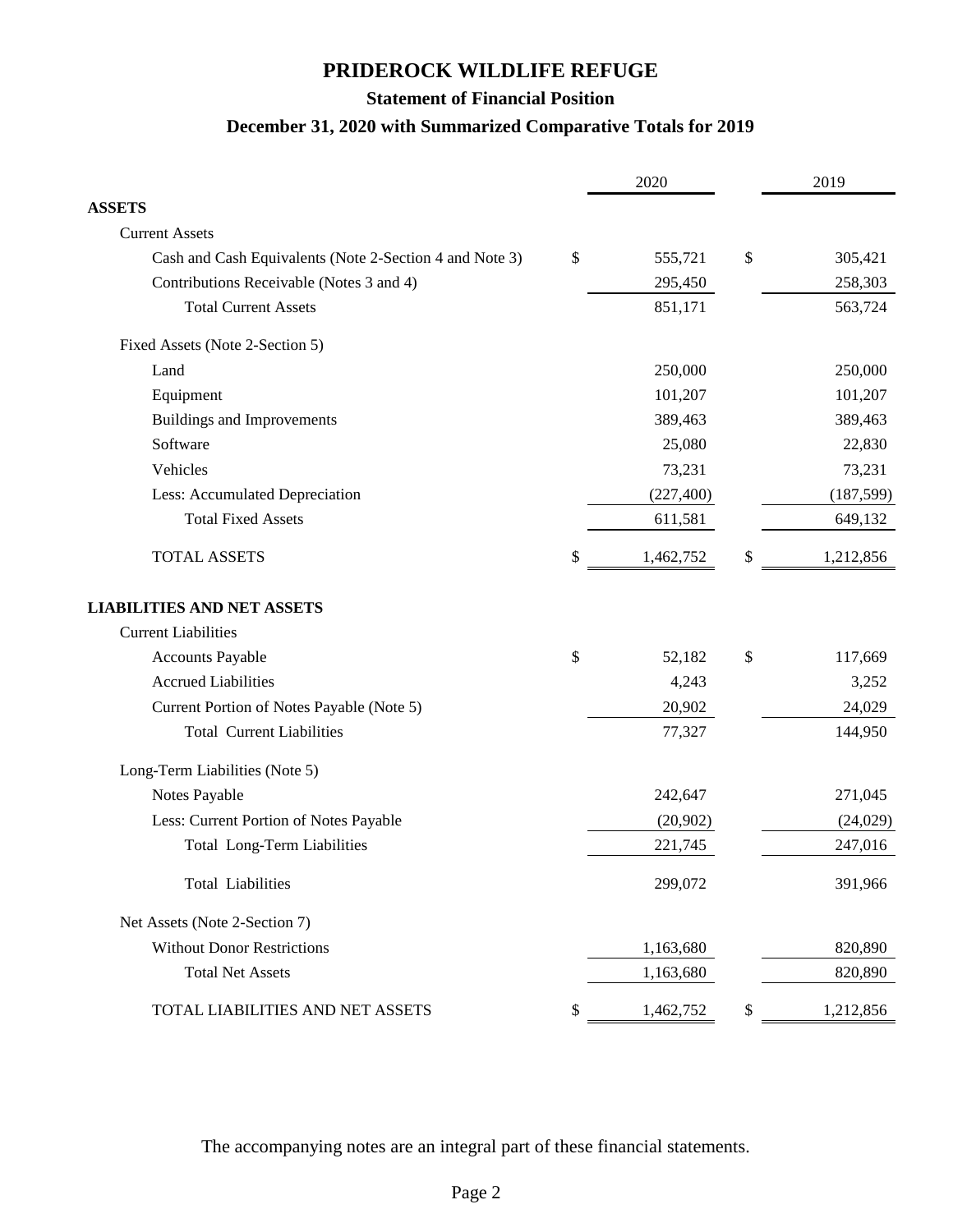# **Statement of Activities**

# **For the Year Ended December 31, 2020 with Summarized Comparative Totals for 2019**

|                                         |               | Without      |           |    |           |
|-----------------------------------------|---------------|--------------|-----------|----|-----------|
|                                         | Donor         |              | Total     |    | Total     |
|                                         |               | Restrictions | 2020      |    | 2019      |
| <b>REVENUE AND PUBLIC SUPPORT</b>       |               |              |           |    |           |
| Contributions-Fundraising (Note 6)      | $\mathcal{S}$ | 1,009,645 \$ | 1,009,645 | \$ | 838,151   |
| <b>Contributions-Direct</b>             |               | 327,955      | 327,955   |    | 142,426   |
| Royalties-Fundraising (Note 6)          |               | 7,534        | 7,534     |    | 12,044    |
| In-Kind Donations (Note 7)              |               | 72,135       | 72,135    |    | 56,241    |
| <b>Total Revenue and Public Support</b> |               | 1,417,269    | 1,417,269 |    | 1,048,862 |
| <b>EXPENSES</b>                         |               |              |           |    |           |
| Program Services                        |               | 833,765      | 833,765   |    | 827,314   |
| Management and General                  |               | 52,833       | 52,833    |    | 51,561    |
| Fundraising                             |               | 187,881      | 187,881   |    | 195,315   |
| <b>Total Expenses</b>                   |               | 1,074,479    | 1,074,479 |    | 1,074,190 |
| <b>CHANGE IN NET ASSETS</b>             |               | 342,790      | 342,790   |    | (25,328)  |
| NET ASSETS AT BEGINNING OF YEAR         |               | 820,890      | 820,890   |    | 846,218   |
| NET ASSETS AT END OF YEAR               | \$            | 1,163,680 \$ | 1,163,680 | \$ | 820,890   |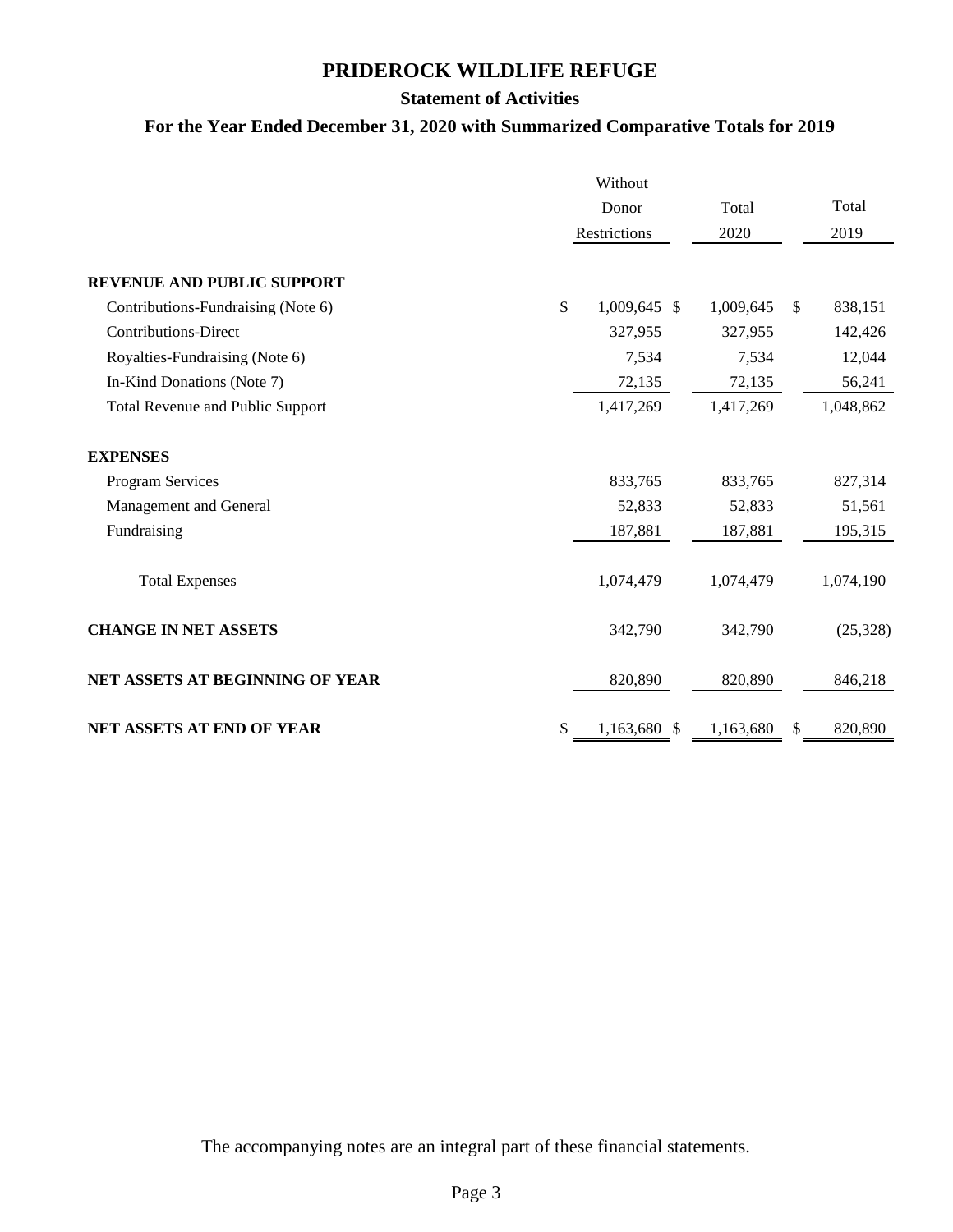# **Statement of Functional Expenses**

# **For the Year Ended December 31, 2020 with Summarized Comparative Totals for 2019**

| <b>Natural Expense Categories</b> | Program<br>Services |          | Management<br>and General |     | Fund<br>Raising                 | Total<br>2020         | Total<br>2019 |
|-----------------------------------|---------------------|----------|---------------------------|-----|---------------------------------|-----------------------|---------------|
|                                   |                     |          |                           |     |                                 |                       |               |
| Salaries and Wages                | \$<br>110,634 \$    |          | 24,000 \$                 |     | $\overline{0}$<br>$\mathcal{S}$ | 134,634 \$            | 144,355       |
| Payroll Tax                       | 9,697               |          | 1,836                     |     | $\Omega$                        | 11,533                | 13,826        |
| <b>Professional Fees</b>          | 0                   |          | 16,327                    |     | $\theta$                        | 16,327                | 9,966         |
| Fundraising Expense (Note 6)      | 0                   |          | $\overline{0}$            |     | 84,613                          | 84,613                | 89,117        |
| Advertising (Note 2-Section 10)   | 5,774               |          | $\overline{0}$            |     | $\Omega$                        | 5,774                 | 9,242         |
| Office Expenses                   | $\theta$            |          | 10,670                    |     | $\Omega$                        | 10,670                | 15,759        |
| <b>Occupancy Costs</b>            | 21,696              |          | $\theta$                  |     | $\Omega$                        | 21,696                | 20,497        |
| <b>Meeting Expenses</b>           | 0                   |          | $\theta$                  |     | $\Omega$                        | $\theta$              | 361           |
| <b>Travel Expenses</b>            | 0                   |          | $\theta$                  |     | $\Omega$                        | 0                     | 2,304         |
| <b>Interest Expense</b>           | 15,521              |          | $\theta$                  |     | $\Omega$                        | 15,521                | 16,902        |
| Depreciation (Note 2-Section 5)   | 39,801              |          | $\boldsymbol{0}$          |     | $\Omega$                        | 39,801                | 39,131        |
| <b>Insurance Expense</b>          | 15,266              |          | $\overline{0}$            |     | $\Omega$                        | 15,266                | 7,863         |
| Direct Mail Expenses (Note 6)     | 124,868             |          | $\overline{0}$            |     | 31,216                          | 156,084               | 179,886       |
| Animal Care*                      | 174,984             |          | $\Omega$                  |     | $\Omega$                        | 174,984               | 146,010       |
| Postage and Printing (Note 6)     | 288,207             |          | $\overline{0}$            |     | 72,052                          | 360,259               | 351,106       |
| Supplies and Materials*           | 27,317              |          | $\theta$                  |     | $\theta$                        | 27,317                | 27,865        |
| <b>Total Expenses</b>             | \$<br>833,765       | <b>S</b> | 52,833                    | \$. | 187,881<br>-\$                  | 1,074,479<br><b>S</b> | 1,074,190     |

\* Includes in-kind expenses (See Note 7)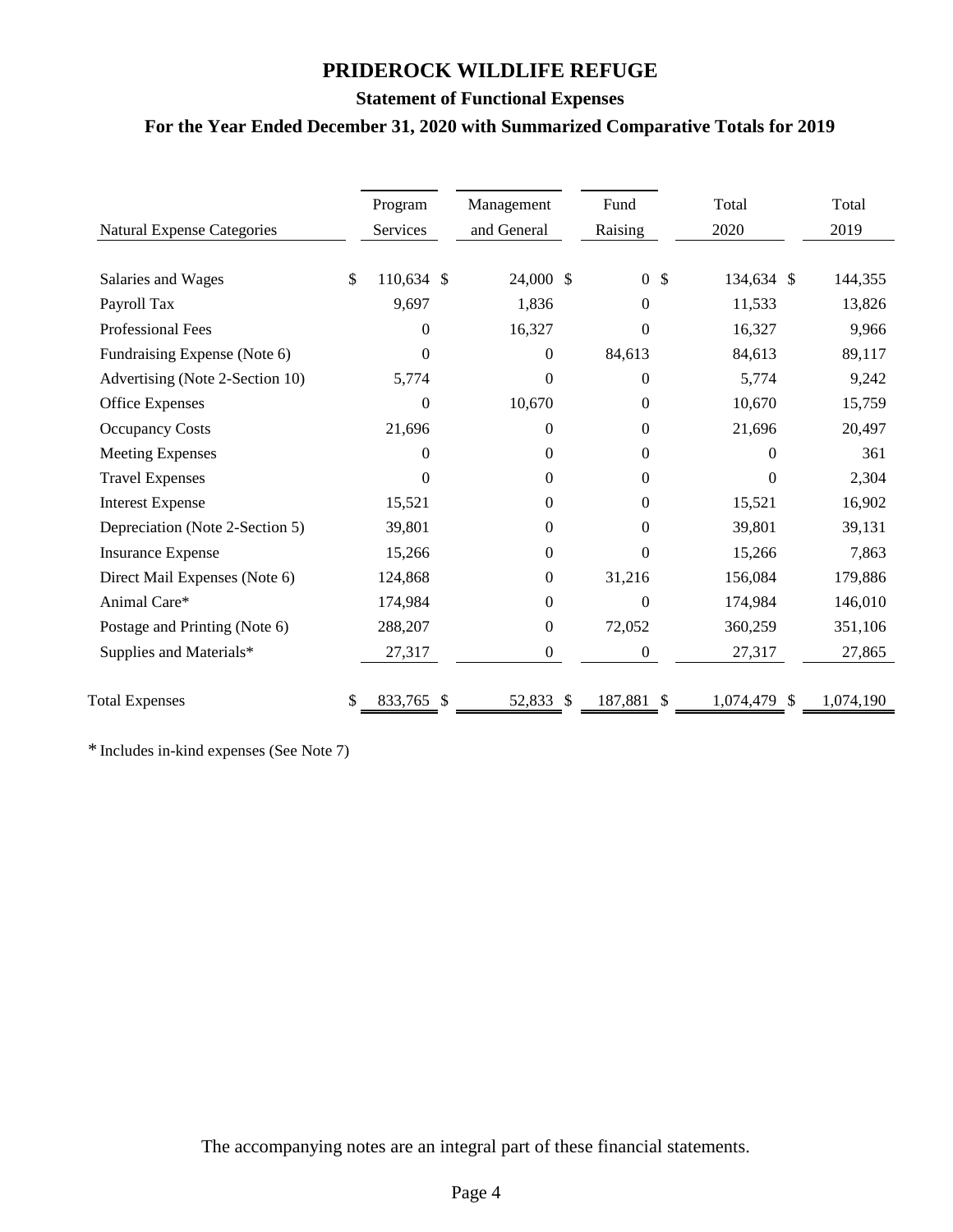# **Statement of Cash Flows**

# **For the Year Ended December 31, 2020 with Summarized Comparative Totals for 2019**

|                                                                                           | 2020             | 2019      |
|-------------------------------------------------------------------------------------------|------------------|-----------|
| <b>CASH FLOWS FROM OPERATING ACTIVITIES</b>                                               |                  |           |
| Change in Net Assets                                                                      | \$<br>342,790 \$ | (25, 328) |
| Adjustments to reconcile change in net assets                                             |                  |           |
| to net cash provided by operating activities:                                             |                  |           |
| Depreciation                                                                              | 39,801           | 39,131    |
| (Increase) Decrease in Contributions Receivable                                           | (37, 147)        | 72,656    |
| (Decrease) in Accounts Payable                                                            | (65, 487)        | (49, 147) |
| Increase (Decrease) in Accrued Liabilities                                                | 991              | (104)     |
| Net Cash Provided by Operating Activities                                                 | 280,948          | 37,208    |
| <b>CASH FLOWS FROM INVESTING ACTIVITIES</b>                                               |                  |           |
| Purchase of Software                                                                      | (2,250)          | (4,500)   |
| Purchase of Building Improvements                                                         | $\boldsymbol{0}$ | (2,408)   |
| Net Cash (Used) by Investing Activities                                                   | (2,250)          | (6,908)   |
| <b>CASH FLOWS FROM FINANCING ACTIVITIES</b>                                               |                  |           |
| Payments on Vehicles                                                                      | (16, 326)        | (11,217)  |
| Payments on Land Note                                                                     | (12,072)         | (11, 371) |
| Net Cash (Used) by Financing Activities                                                   | (28, 398)        | (22, 588) |
| <b>CHANGE IN CASH AND CASH EQUIVALENTS</b>                                                | 250,300          | 7,712     |
| CASH AND CASH EQUIVALENTS AT BEGINNING OF YEAR                                            | 305,421          | 297,709   |
| CASH AND CASH EQUIVALENTS AT END OF YEAR                                                  | \$<br>555,721 \$ | 305,421   |
| SUPPLEMENTARY DISCLOSURE OF CASH FLOW INFORMATION<br>Non cash<br><b>In-Kind Donations</b> | 72,135           | 56,241    |
|                                                                                           |                  |           |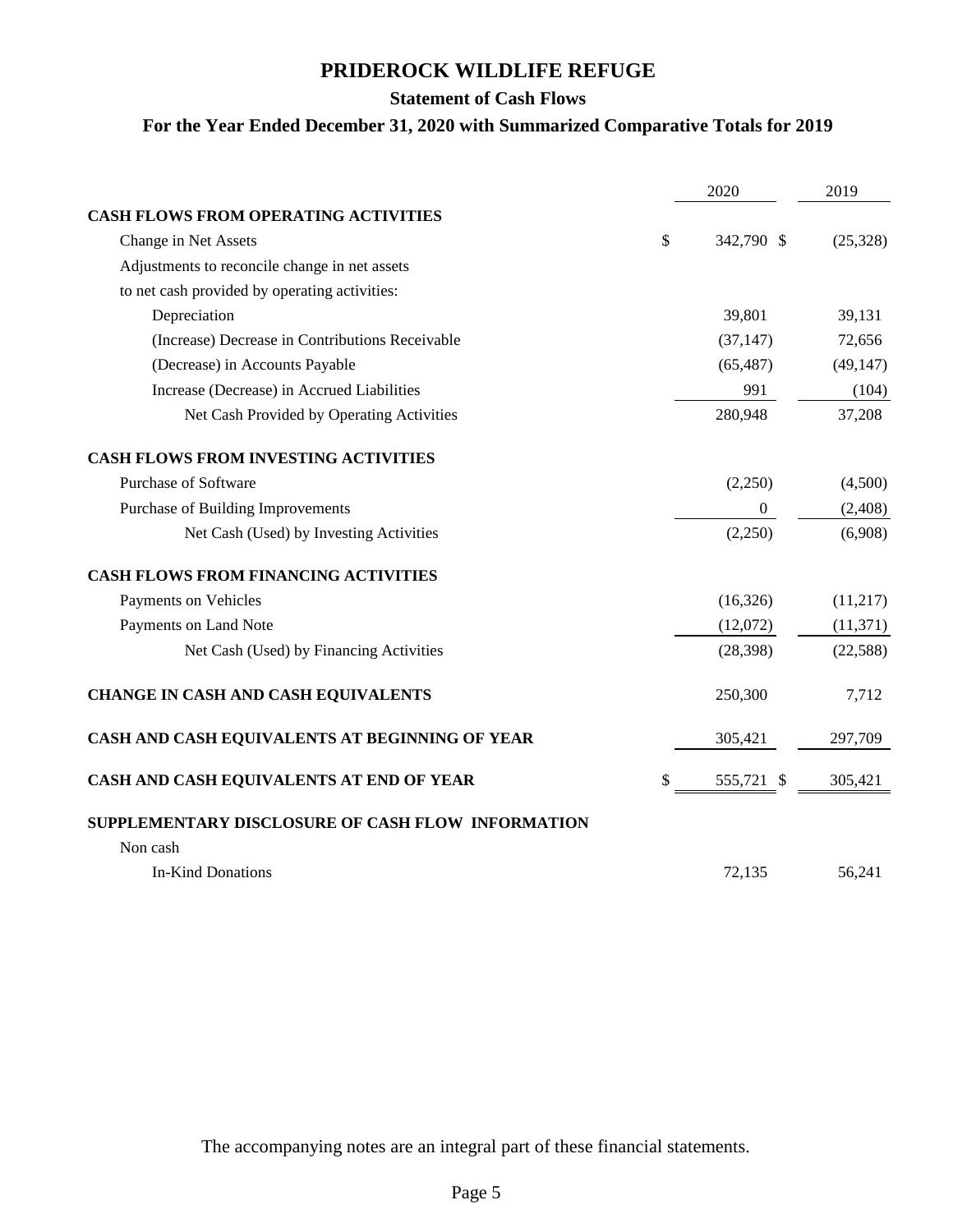Notes to the Financial Statements December 31, 2020

### **NOTE 1 – NATURE OF ACTIVITIES**

PRIDEROCK WILDLIFE REFUGE (hereinafter "Organization) is a nonprofit organization formed and incorporated in 1998 for the purpose of providing a safe sanctuary and shelter for lions, tigers, cougars, and wolfdog hybrids. Additionally, the organization seeks to educate and inform the public about the terrible plight of exotic cats kept as household pets, or used in roadside zoos and backyard circuses.

The Organization's primary sources of revenue are free-will donations from supporters and the general public. The Organization was incorporated under the laws of the State of Texas.

### **NOTE 2 - SUMMARY OF SIGNIFICANT ACCOUNTING POLICIES**

Management selects accounting principles generally accepted in the United States of America and adopts methods for their application. This summary of significant accounting policies selected by the Organization's management is presented to assist in understanding the financial statements.

- 1) Basis of Accounting The accompanying financial statements are presented in accordance with accounting principles generally accepted in the United States of America. Accordingly, revenues are recognized when earned and expenses are recorded when incurred on the accrual basis of accounting.
- 2) Programs The Organization pursues its objectives through the execution of these major programs:

Program Services-The Organization provides a safe sanctuary and shelter for lions, tigers, cougars, and wolf-dog hybrids.

#### Supporting Services

Fundraising-This program supports the general operations of the Organization.

General and administrative-This program supports the general operations of the Organization.

- 3) Estimates The preparation of financial statements in conformity with generally accepted accounting principles requires management to make estimates and assumptions in preparing financial statements. Those estimates and assumptions affect the reported amounts of assets and liabilities, the disclosure of contingent assets and liabilities, and reported revenues and expenses. Accordingly, it is reasonably possible for actual results to differ from those estimates.
- 4) Cash Equivalents For statement of cash flow purposes, cash equivalents include highly liquid investments that are readily convertible to known amounts of cash. The Organization estimates that the fair value of cash and cash equivalents do not differ materially from the aggregate carrying value recorded in the accompanying statement of financial position as of December 31, 2020.
- 5) Property and Equipment It is the Organization's policy to capitalize property and equipment with an acquisition cost greater than \$1,000. Lesser amounts are expensed. Donations of property and equipment are capitalized, and recorded as support, at their fair value at the date of receipt. Such donations are reported as contributions without donor restrictions unless the donor has restricted the donated asset to a specific purpose. Assets donated with explicit restrictions regarding their use, and contributions of cash that must be used to acquire property and equipment, are reported as contributions with donor restrictions. Absent donor stipulations regarding how long those donated assets must be maintained, the Organization reports expirations of donor restrictions when the donated or acquired assets are placed in service. The Organization reclassifies net assets with donor restrictions to net assets without restrictions at that time. The cost of maintenance and repairs are charged to expense as incurred. Property and equipment are depreciated using the straight-line method over the estimated useful life of the assets. Building Improvements (10 years) and Equipment (5 years). Depreciation expense amounted to \$39,801 in 2020.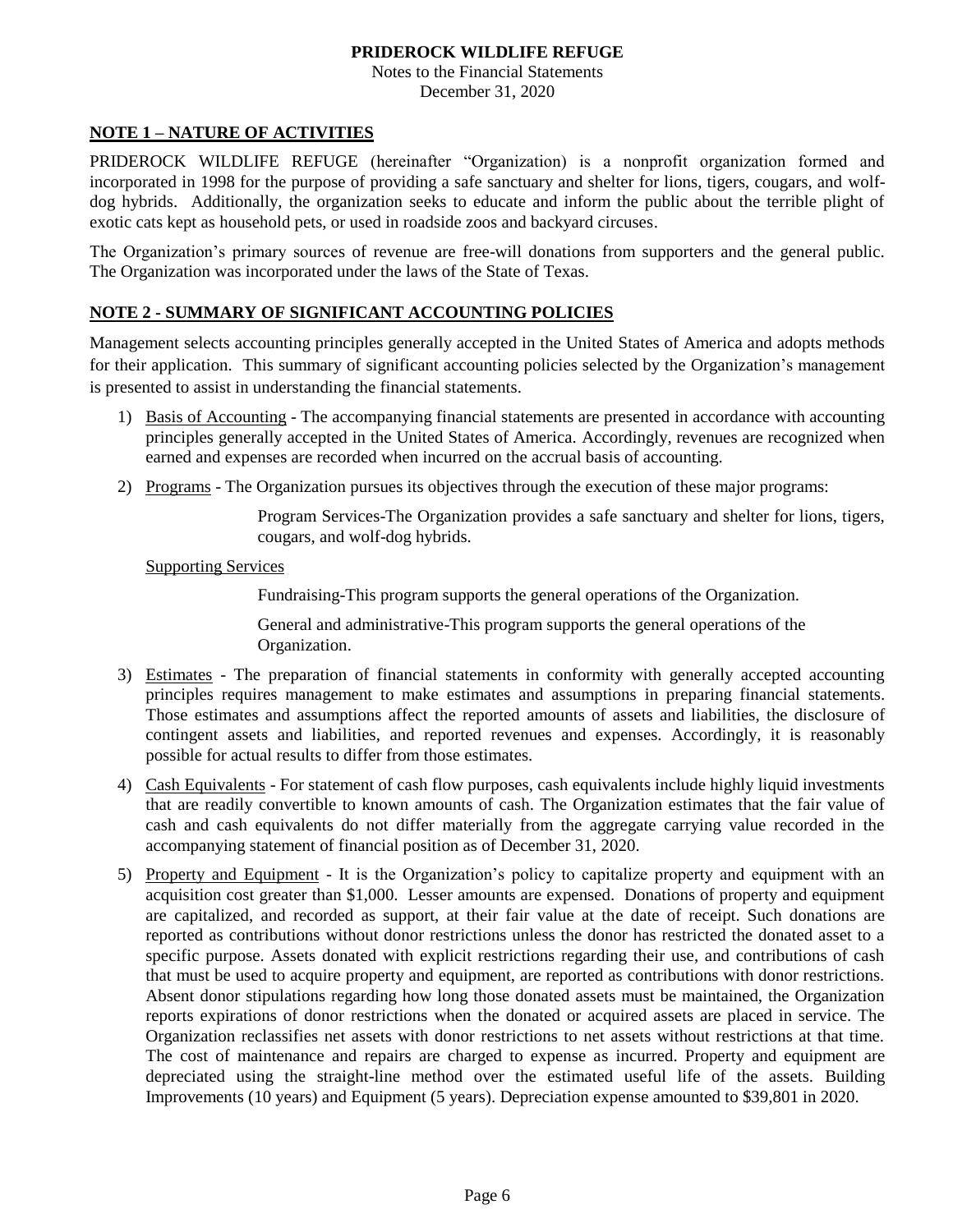Notes to the Financial Statements December 31, 2020

#### **NOTE 2 – SUMMARY OF SIGNIFICANT ACCOUNTING POLICIES (continued)**

- 6) Impairment of Long-Lived Assets Management evaluates its long-lived assets for financial impairment whenever events or changes in circumstances indicate that the carrying value of an asset may not be recoverable. An impairment loss is recognized when the undiscounted future cash flows from the assets are less than the carrying value of the assets. Assets to be disposed of are reported at the lower of their carrying amount or fair value, less cost to sell. Management is of the opinion that the carrying amount of its long-lived assets does not exceed their estimated recoverable amount.
- 7) Net Asset Accounting NEW ACCOUNTING PRONOUNCEMENT *Entities (Topic 958) – Presentation of Financial Statements of Not-for-Profit Entities.* The Organization has adjusted the presentation of its financial statements accordingly, applying the changes retrospectively. The new standards change the following aspects of the Organization's financial statements:

The temporarily restricted and permanently restricted net asset classes have been combined into a single net asset class called net assets with donor restrictions (net assets subject to donor‐imposed restrictions).

The unrestricted net asset class has been renamed net assets without donor restrictions (net assets not subject to donor‐imposed restrictions).

- 8) Contributions Contributions are recognized when the donor makes a promise to give to the Organization that is, in substance, unconditional. Contributions that are restricted by the donor are reported as increases in net assets without donor restrictions if the restrictions expire in the fiscal year in which the contributions are recognized. All other donor-restricted contributions are reported as increases in net assets with donor restrictions depending on the nature of the restrictions. When a restriction expires, net assets with donor restrictions are reclassified to net assets without donor restrictions. Restrictions on gifts of fixed assets or cash for the purchase of fixed assets expire when the asset is placed in service.
- 9) Donated Assets and Services Donated property is recorded at fair market value on the date of receipt in the appropriate investment, expense or equipment account. In the absence of donor restrictions, donated assets are reported as unrestricted revenue. Contributed services are recognized as unrestricted revenues if the services received (a) create or enhance nonfinancial assets or (b) require specialized skills, are provided by individuals possessing those skills, and would typically need to be purchased if not provided by contribution.
- 10) Advertising The Organization utilizes advertising primarily to promote fundraising efforts. The costs of advertising are expensed when incurred and advertising expense was \$5,774 for the year ended December 31, 2020.
- 11) Functional Allocation of Expenses The costs of providing the various programs and other activities have been summarized on a functional basis in the statement of activities. Certain categories of expenses are attributable to more than one program or supporting function and are allocated on a reasonable basis that is consistently applied. The expenses that are allocated are compensation and benefits, which are allocated on the basis of estimates of time and effort; occupancy costs and depreciation, which are allocated on a square footage/usage basis.
- 12) Uncertain Tax Positions Organization is a not-for-profit organization that is exempt from federal income taxes under Section 501(c) (3) of the Internal Revenue Code as other than a private foundation. The Organization is not aware of any activities that would jeopardize its tax-exempt status and is not aware of any activities that are subject to tax on unrelated business income. As of December 31, 2020, the Organization believes that it has appropriate support for any tax positions taken, and as such, does not have any uncertain tax positions that are material to the financial statements. With few exceptions, Federal information returns filed prior to 2017 for the Organization are no longer subject to examination by tax authorities.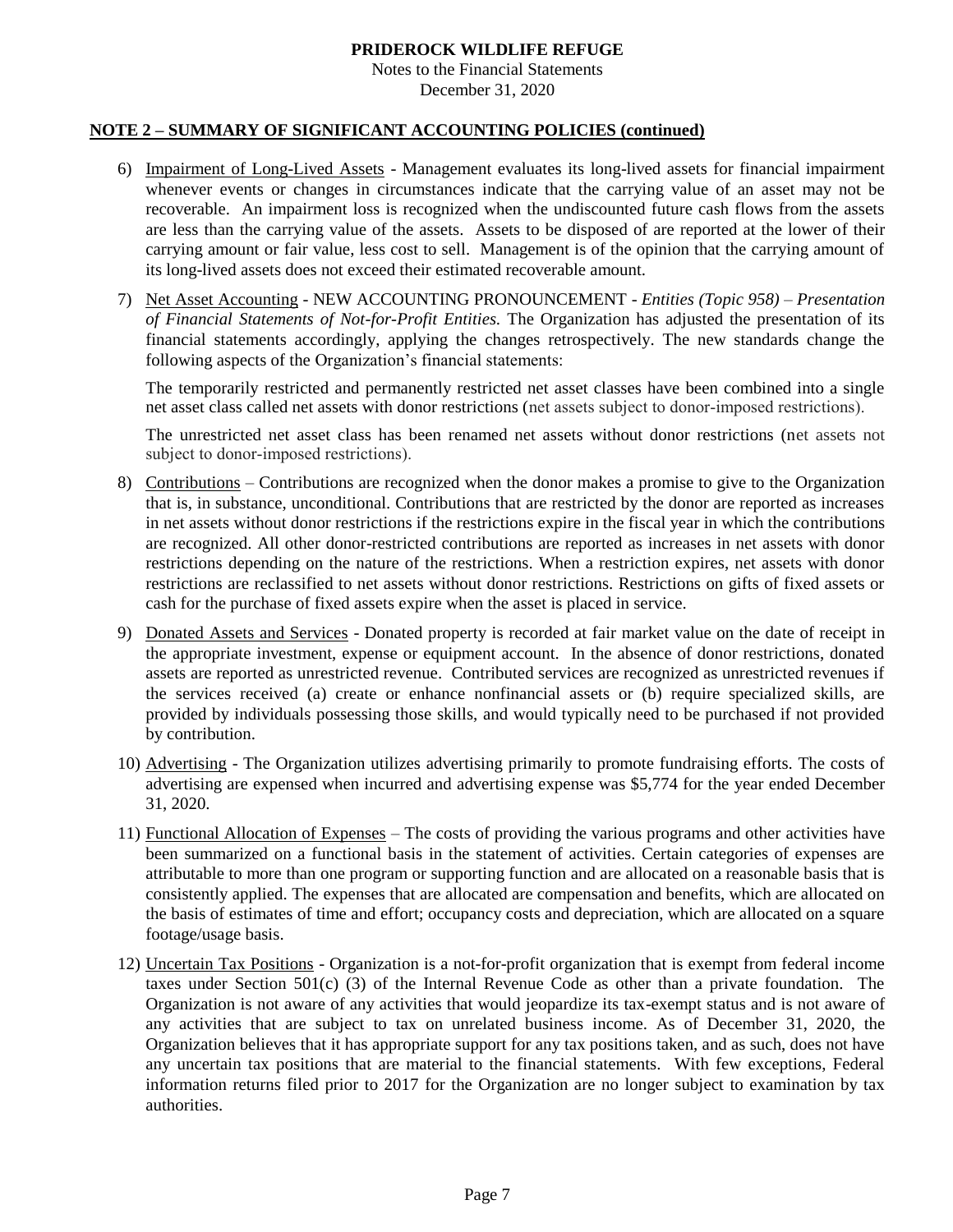Notes to the Financial Statements December 31, 2020

### **NOTE 2 – SUMMARY OF SIGNIFICANT ACCOUNTING POLICIES (continued)**

- 13) Subsequent Events Management reviewed Type 1 subsequent events (events that reveal conditions existing at or before the balance sheet date and require adjustment to the financial statements) and Type 2 subsequent events (events that reveal conditions arising after the balance sheet date and require disclosure in, but not adjustment to, the financial statements). One Type 2 subsequent event was noted. On January 30, 2020, the World Health Foundation ("WHO") announced a global health emergency because of a new strain of coronavirus originating in Wuhan, China (the "COVID-19 outbreak") and the risks to the international community as the virus spreads globally beyond its point of origin. In March 2020, the WHO classified the COVID-19 outbreak as a pandemic, based on the rapid increase in exposure globally. The full impact of the COVID-19 outbreak continues to evolve as of the date of this report. As such, it is uncertain as to the full magnitude that the pandemic will have on the Organization's financial condition, liquidity, and future results of operations. Management is actively monitoring the global situation on its financial condition, liquidity, operations, suppliers, industry, and workforce. Given the daily evolution of the COVID-19 outbreak and the global responses to curb its spread, the Company is not able to estimate the effects of the COVID-19 outbreak on its results of operations, financial condition, or liquidity for fiscal year 2020 or 2021. Subsequent events were evaluated through June 29, 2021 which is the date of the report.
- 14) Recent Accounting Pronouncements The accounting principles governing the reported amounts, presentations, and disclosures in the financial statements are subject to change from time to time based on the issuance of new pronouncements of various standard-setting bodies. New pronouncements not yet in effect as of December 31, 2020, will not have a material effect on the financial statements of financial position, activities, and cash flows.
- 15) Fair Value Measurements and Disclosures Financial Accounting Standards Board (FASB) Accounting Standards Codification (ASC) 820 *Fair Value Measurements and Disclosures* established a framework for measuring fair value. That framework provides for a fair value hierarchy which prioritizes the inputs to valuation techniques used to measure fair value. The hierarchy gives the highest priority to unadjusted quoted prices in active markets for identical assets or liabilities (Level 1 measurements), and the lowest priority to unobservable inputs (Level 3 measurements). The three levels of the fair value hierarchy under FASB ASC 820 are described as follows:

*Level 1* - Inputs based on unadjusted quoted prices for identical assets or liabilities accessible at the measurement date, *Level 2* – Inputs other than quoted prices included in Level 1 that are observable for the asset or liability, either directly or indirectly, such as quoted prices for similar assets or liabilities in active markets, and *Level 3* - Unobservable inputs for the asset or liability including the reporting entity's own assumptions in determining the fair value measurement.

The methods described above may produce a fair value calculation that may not be indicative of net realizable value, or reflective of future fair values. Furthermore, while the Organization believes that its valuation methods are appropriate and consistent with other market techniques, the use of different methodologies or assumptions to determine the fair value of certain financial instruments could result in a different fair value measurement at the reporting date. The estimated fair values of the Organization's financial instruments not measured at fair value, including cash and cash equivalents, contributions receivable, accounts payable, and accrued liabilities approximated their carrying values based on the shortterm nature of these items as of December 31, 2020.

16) Prior Year Summarized Financial Information – The financial statements are presented with certain prior year summarized comparative information. Such information does not include sufficient detail to constitute a presentation in conformity with generally accepted accounting principles. Accordingly, such information should be read in conjunction with the Organization's financial statements for the year ended December 31, 2019 from which the summarized information was derived.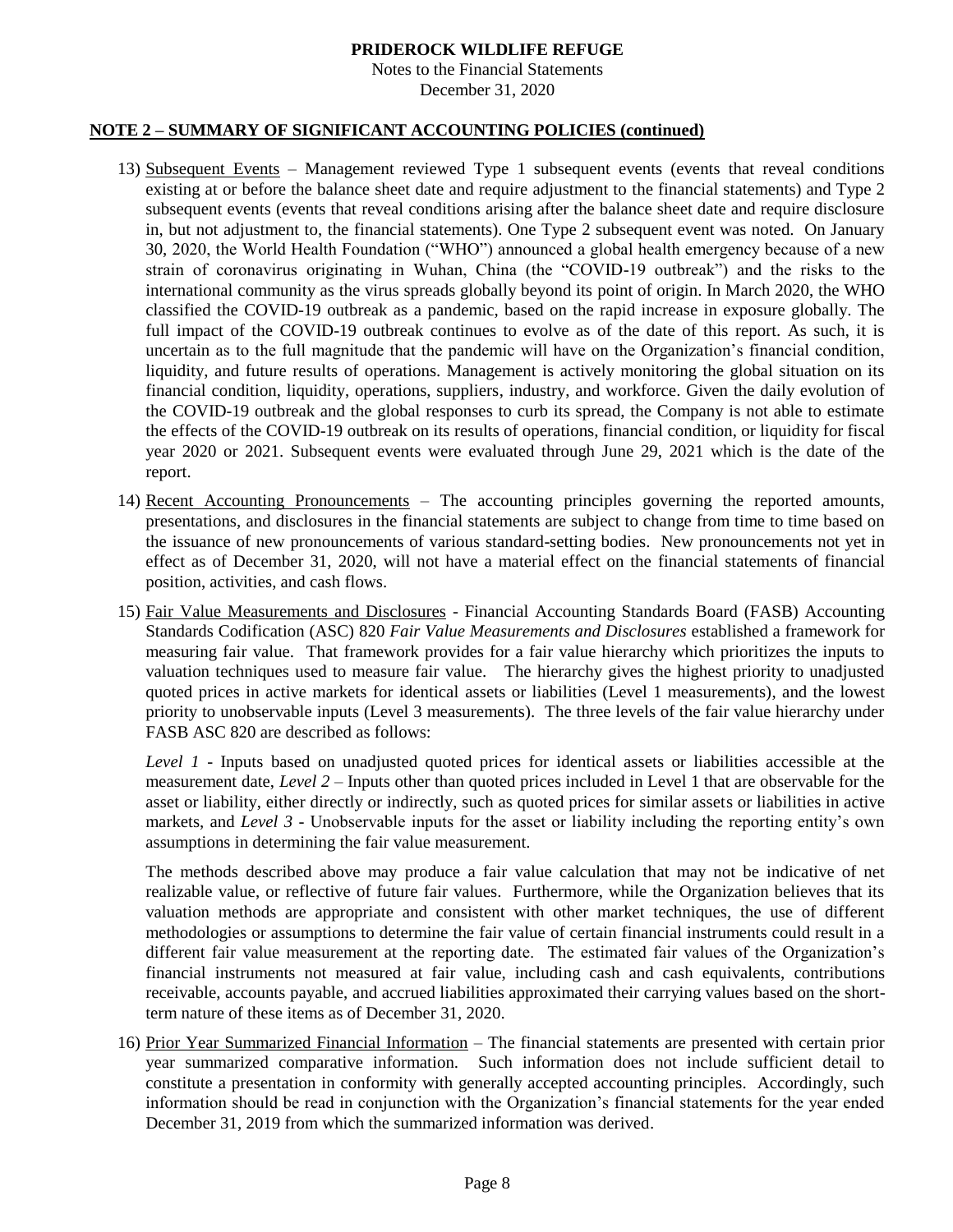Notes to the Financial Statements December 31, 2020

### **NOTE 3 – LIQUIDITY AND AVAILABILITY OF FINANCIAL ASSETS**

The following reflects the Organization's financial assets as of the balance sheet date, reduced by amounts not available for general use because of contractual or donor-imposed restrictions within one year of the balance sheet date.

| <b>Financial Assets at Year-End</b>           |           |
|-----------------------------------------------|-----------|
| Cash and Cash Equivalents                     | \$555,721 |
| <b>Contributions Receivable</b>               | 295,450   |
| <b>Total Financial Assets Available</b>       | \$851,171 |
| Financial Assets Available to Meet Cash Needs |           |
| General Expenditures within One Year          | 851.171   |

#### **NOTE 4 – CONTRIBUTIONS RECEIVABLE**

Contributions receivable exist for amounts remaining to be collected at December 31, 2020 within three months from year-end from fundraising activities amounted to \$295,450. No allowance for doubtful accounts is deemed necessary as the Organization has determined that the amounts are 100% collectible.

#### **NOTE 5 – NOTES PAYABLE/RELATED PARTY TRANSACTIONS**

Notes payable consists of the following at December 31, 2020:

| The Organization purchased approximately nine acres of land on December<br>9, 2006 at a cost of \$250,000 with a corresponding note payable for<br>\$250,000 to the executive director. The note was refinanced in 2017 with<br>monthly payments of \$2,110 beginning 11/15/2017 and maturing on<br>10/15/2032 with an interest rate of 6% and the note is secured by a deed of<br>trust on the land. | \$214,122                         |
|-------------------------------------------------------------------------------------------------------------------------------------------------------------------------------------------------------------------------------------------------------------------------------------------------------------------------------------------------------------------------------------------------------|-----------------------------------|
| A vehicle and corresponding note was purchased by the Organization in the<br>amount of \$22,200 in January 2017. The note is payable in<br>monthly installments of \$408 (principal and interest) at a rate of 9.59%<br>with a maturity date of December, 2021 and secured with a title to a<br>2015 Ford Fiesta sedan.                                                                               | $\Omega$                          |
| A vehicle and corresponding note was purchased by the Organization<br>in the amount of \$53,188 with a \$5,000 down payment in March, 2018.<br>The note is payable in monthly installments of \$773 (principal and<br>Interest at a rate of 4.79% with a maturity date of April, 2024 and<br>secured with a title to a 2018 Ford F250 truck.                                                          | 28,525                            |
| <b>Total Notes Payable</b><br>Less: Portion Currently Due<br>Long-Term Liabilities                                                                                                                                                                                                                                                                                                                    | 242,647<br>(20, 902)<br>\$221,745 |

Future minimum payments on notes payable are as follows for the years ended December 31,

| 2021       | 20,902<br>$\boldsymbol{\mathsf{S}}$ |
|------------|-------------------------------------|
| 2022       | 22,051                              |
| 2023       | 23,303                              |
| 2024       | 18,478                              |
| 2025       | 16,284                              |
| Thereafter | 141,629                             |
| Total      | <u>242,647</u>                      |

The Organization also received \$3,535 from other in-kind donations from the executive director in 2020.